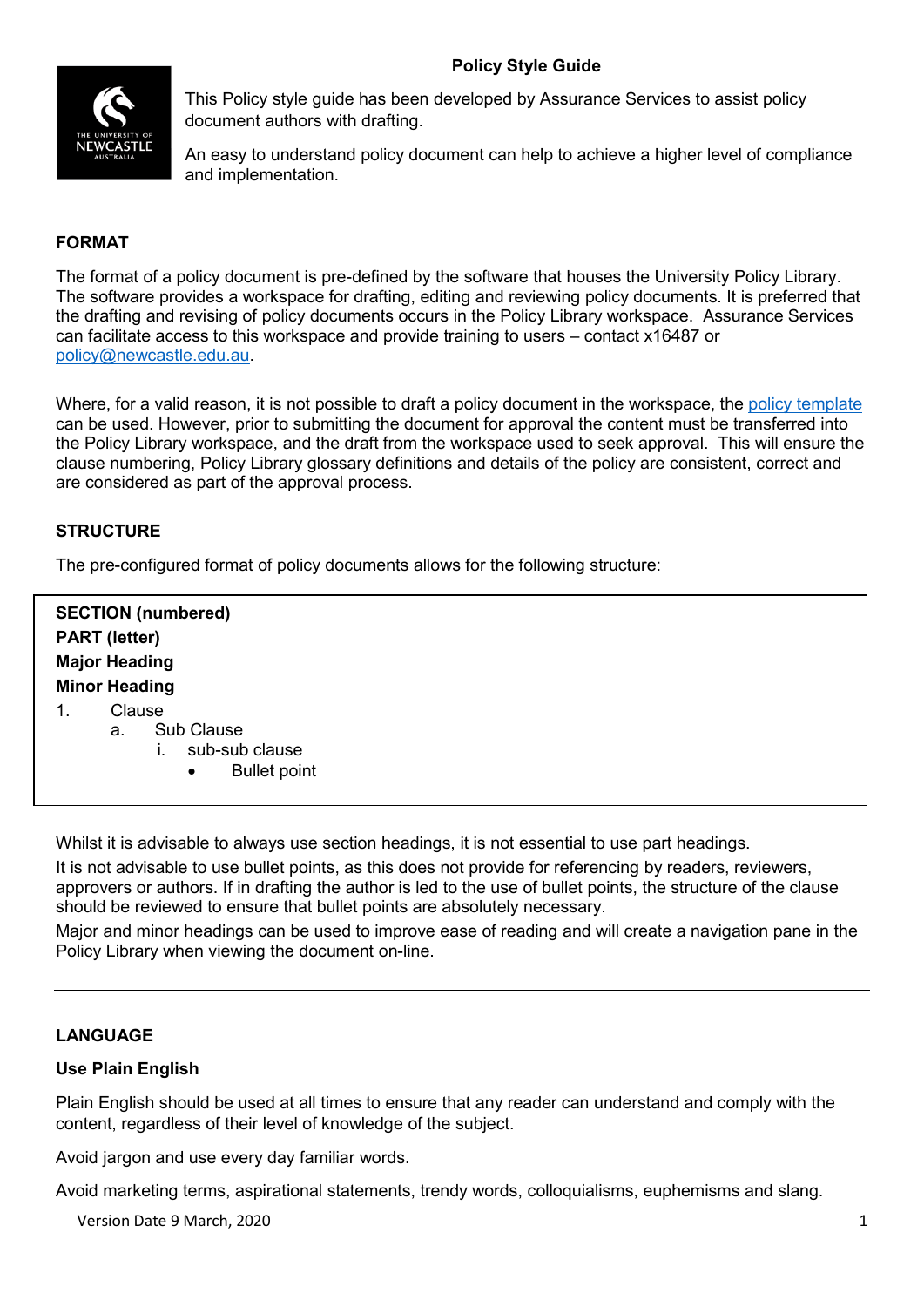Avoid legal terms and legalese such as abovementioned, aforementioned, foregoing, henceforth, hereafter, hereby, thereafter, thereof, therewith, whatsoever, wherein, whereof, etc.

Where specific content is critical to mitigate a risk or ensure compliance, be explicit about what is required to comply.

If a specific term must be used and the definition or context of the term may not be clear to all readers, discuss the definition with Assurance Services to determine if the definition should be added to the Policy Library glossary or included in the document draft.

### **Use an Active Voice**

Active voice describes how an action is to be performed, and by whom. It eliminates any ambiguity regarding responsibility.

Passive voice only describes the action.

Examples:

| <b>Active Voice Statement (Preferred)</b>          | <b>Passive Voice Statement (Not Preferred)</b>       |
|----------------------------------------------------|------------------------------------------------------|
| The Vice Chancellor may approve an exception to    | Exceptions to this requirement may be approved.      |
| this requirement.                                  |                                                      |
| The student must include the following information | The following information must be included in the    |
| in their appeal:                                   | appeal for it to be considered:                      |
| The Project Manager must develop a project plan.   | The project is to be planned by the Project Manager. |
|                                                    |                                                      |

#### **Gender Neutral Language**

Using gender neutral language or gender inclusive language avoids discrimination against a particular gender.

Examples:

| <b>Gender Neutral / Inclusive</b>                  | <b>Not Gender Neutral / Inclusive</b>           |
|----------------------------------------------------|-------------------------------------------------|
| The Chairperson is responsible for scheduling each | The Chairman is responsible for scheduling each |
| meeting.                                           | meeting.                                        |
| The employee should submit the form to seek        | The employee should submit the form to seek     |
| approval of their application.                     | approval of her/his application.                |

#### **Consider the Reader**

When drafting, consider the audience that the content is directed towards. What do they need to know? – keep it. What is irrelevant to them? – discard it.

# **SENTENCES AND CLAUSES**

#### **Logical Order**

The structure of the document, the sequence and order of clauses will determine readability of the document.

For policies, a logical order is to begin with wide reaching statements (introduction, audience, principles) and then to specific clauses (details).

For procedures, a logical order is beginning with the actions that should occur first, and ending with the actions that should occur last.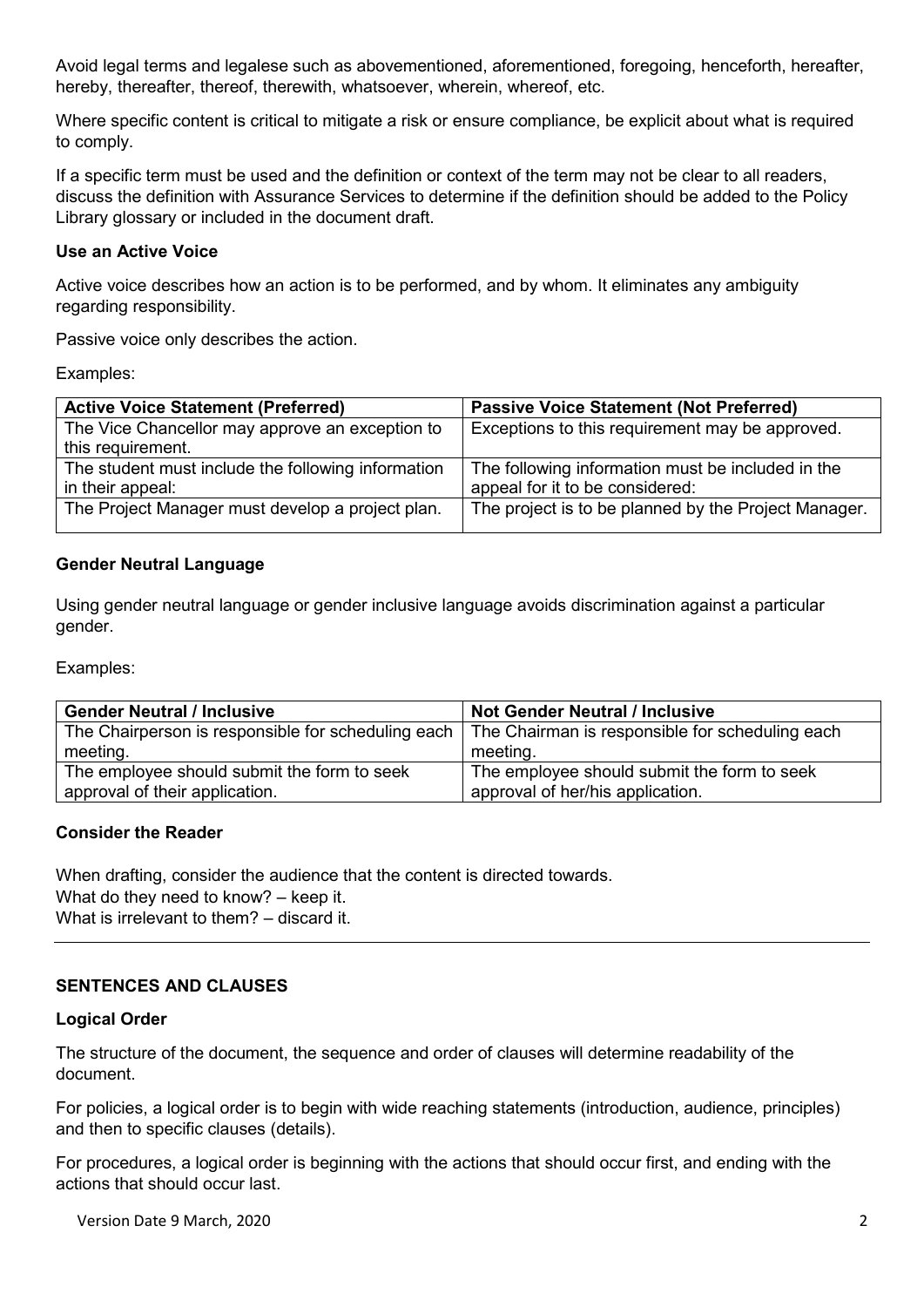### **Simplicity**

Short and simple sentences make it easy for the reader to understand what is required of them.

Avoid additional words that do not add value to the sentence.

Avoid unnecessary capitalisation.

Each clause should convey a specific message. Keep sentences within clauses to a minimum. Opt for subclauses, lists or tables when the key message cannot be conveyed in a short form.

Avoid, where possible, jumping from one clause to the next for content about the same message.

Avoid unnecessary information (such as background information) or redundant information. Wordy, dense documents become confusing and do not attract readers.

Use minor headings to split a key message into digestible parts.

Examples:

|    | <b>Simple Sentence (Preferred)</b>                  | <b>Complex Sentence (Not Preferred)</b>               |  |  |
|----|-----------------------------------------------------|-------------------------------------------------------|--|--|
|    | The course curricula includes international content | The curricula of the course includes international    |  |  |
|    | and perspectives to develop understanding of        | content and perspectives, in order to develop         |  |  |
|    | global contexts.                                    | students understanding of the global contexts of      |  |  |
|    |                                                     | what they are learning.                               |  |  |
|    | The supervisor should provide guidance about:       | The supervisor should provide guidance about the      |  |  |
| a. | the nature of research;                             | nature of research and the standard of performance    |  |  |
| b. | the expected standard of performance;               | expected, about the choice of research topic, about   |  |  |
| C. | the choice of research topic;                       | the planning of the research program and              |  |  |
| d. | the planning of the research program;               | presentation of a research proposal, about literature |  |  |
| е. | the presentation of the research proposal;          | and sources, attendance at taught classes where       |  |  |
| T. | literature and sources;                             | appropriate and about appropriate research            |  |  |
| g. | attendance at classes; and                          | methodologies and requisite techniques.               |  |  |
| h. | appropriate research methodologies and              |                                                       |  |  |
|    | requisite techniques.                               |                                                       |  |  |

| <b>Strong Clause Structure (Preferred)</b>                                                      | <b>Weak Clause Structure (Not Preferred)</b>                                             |
|-------------------------------------------------------------------------------------------------|------------------------------------------------------------------------------------------|
| The staff member must complete the<br>Purchase Order, and include the following<br>information: | The staff member must complete the<br>Purchase Order.                                    |
| a. cost of the goods;<br>GST component;<br>b.<br>c. supplier name and ABN.                      | 2) The cost of the goods, GST component and<br>supplier name and ABN should be included. |

In the above example "Weak Clause Structure", it may be unclear to some readers that the two clauses are related. The stronger example provides greater clarity for the reader to understand what is required of them when completing the Purchase Order.

#### **Capitalisation**

Avoid unnecessary capitalisation. Capitalise titles, such as:

- The McMullen Building;
- Vice Chancellor;
- University of Newcastle;
- Application for Higher Duties Form;

Do not capitalise after a semi colon or colon unless the first word is a title or name.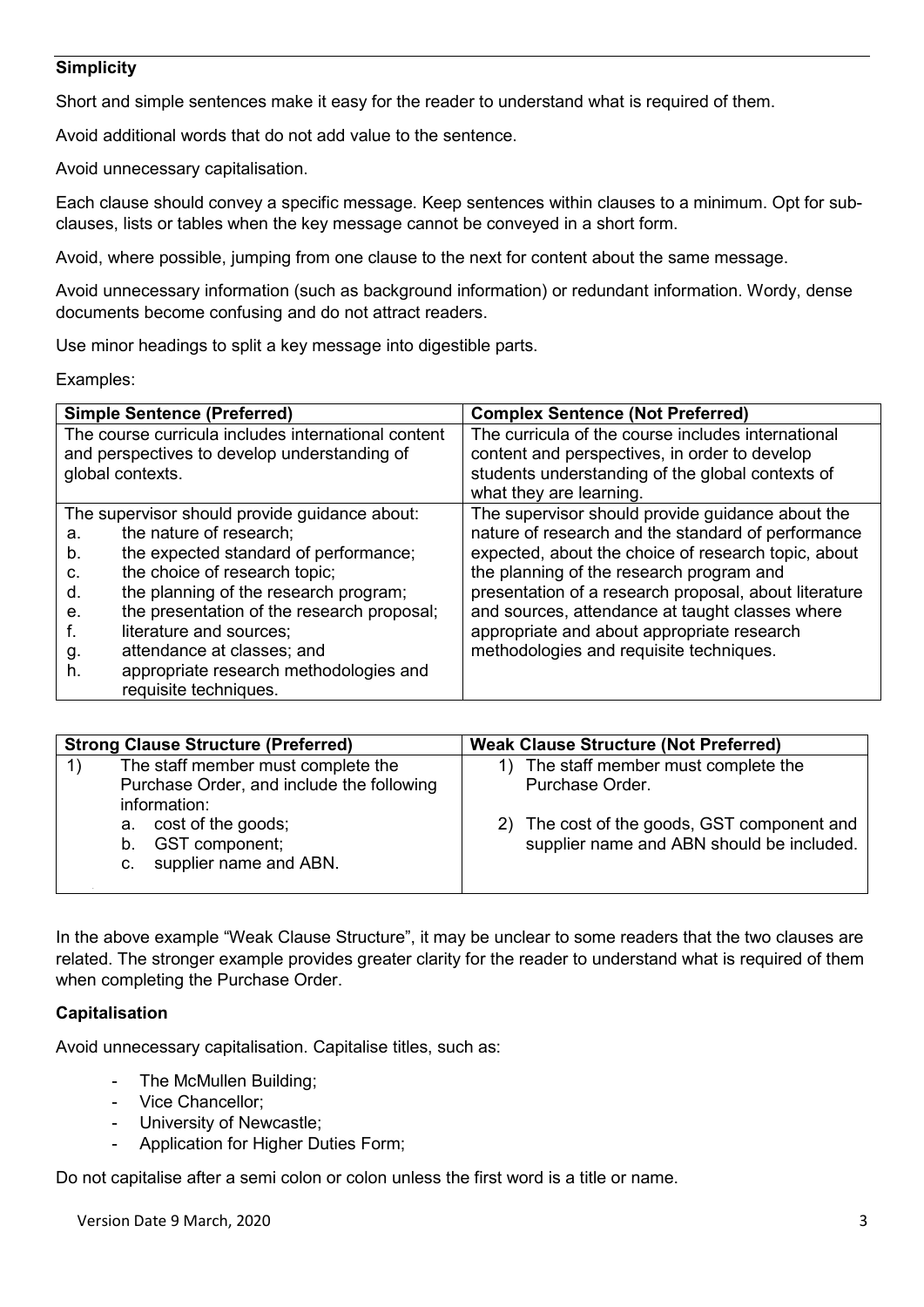Capitalise days, months and holidays. (E.g. Monday, June, Christmas Day).

# **Must / Shall / Will / May**

Use 'must' on all occasions when an action is mandatory.

Use 'must not' when an action is prohibited.

Use 'may' when an action is optional.

Use 'should' when an action is recommended.

'Shall' and 'will' may be considered passive voice, and should be avoided wherever necessary.

When determining if an action is mandatory, optional or recommended, consider the following:

- any legislative or rule requirement that may pre-determine if the action is mandatory;
- the ability to always comply with a mandatory action;
- the consequence of always having to comply with a mandatory action it may be inappropriate for a universal rule to be applied where individual circumstances may vary;
- the consequence of not complying with an optional action.

If an action is mandatory, consider applying a timeframe for the action. *E.g. The student must submit their Acceptance Form to the Scholarships Office within 21 working days of being notified of the scholarship offer.*

If relevant, be explicit about the consequence of not complying with a mandatory action. If there is a consequence and it is not explicitly stated any decision to apply the consequence may be more easily appealed. Additionally, being explicit about a consequence may encourage compliance. However, take care to only be explicit about consequences that can be applied whilst remaining compliant with other University policy documents, or the law.

*E.g. Staff who fail to comply with the requirements of this policy may be subject to disciplinary action in accordance with the Enterprise Agreement, or their contract of employment; or*

*Students must attend all scheduled interviews regarding their professional placement. Students who fail to attend a scheduled interview may be awarded a fail mark for the related course.*

# **Terminology**

Consistency is the key. When using a title, regardless of what the title is, ensure that it is referred to in the same way throughout the document, unless the title is reduced in the first instance.

Example:

| <b>Consistent Terminology</b>                        | <b>Inconsistent Terminology</b>                      |
|------------------------------------------------------|------------------------------------------------------|
| The University of Newcastle (University) will        | The University will provide staff with access to the |
| provide staff with access to the University of       | Act via the policy library.                          |
| Newcastle Act (the Act) via the policy library.      |                                                      |
| The University will advise staff and students should |                                                      |
| the Act be amended.                                  |                                                      |
| The Application for Leave Form should be             | The Leave Form should be completed and               |
| completed and submitted to the Deputy Vice           | submitted to the DVC. The DVCA will advise           |
| Chancellor (Academic) (DVCA). The DVCA will          | approval of the Leave Application Form within 7      |
| advise of approval of the Application for Leave      | working days.                                        |
| Form within 7 working days.                          |                                                      |

Avoid using personal names and contact details.

# **Repetition**